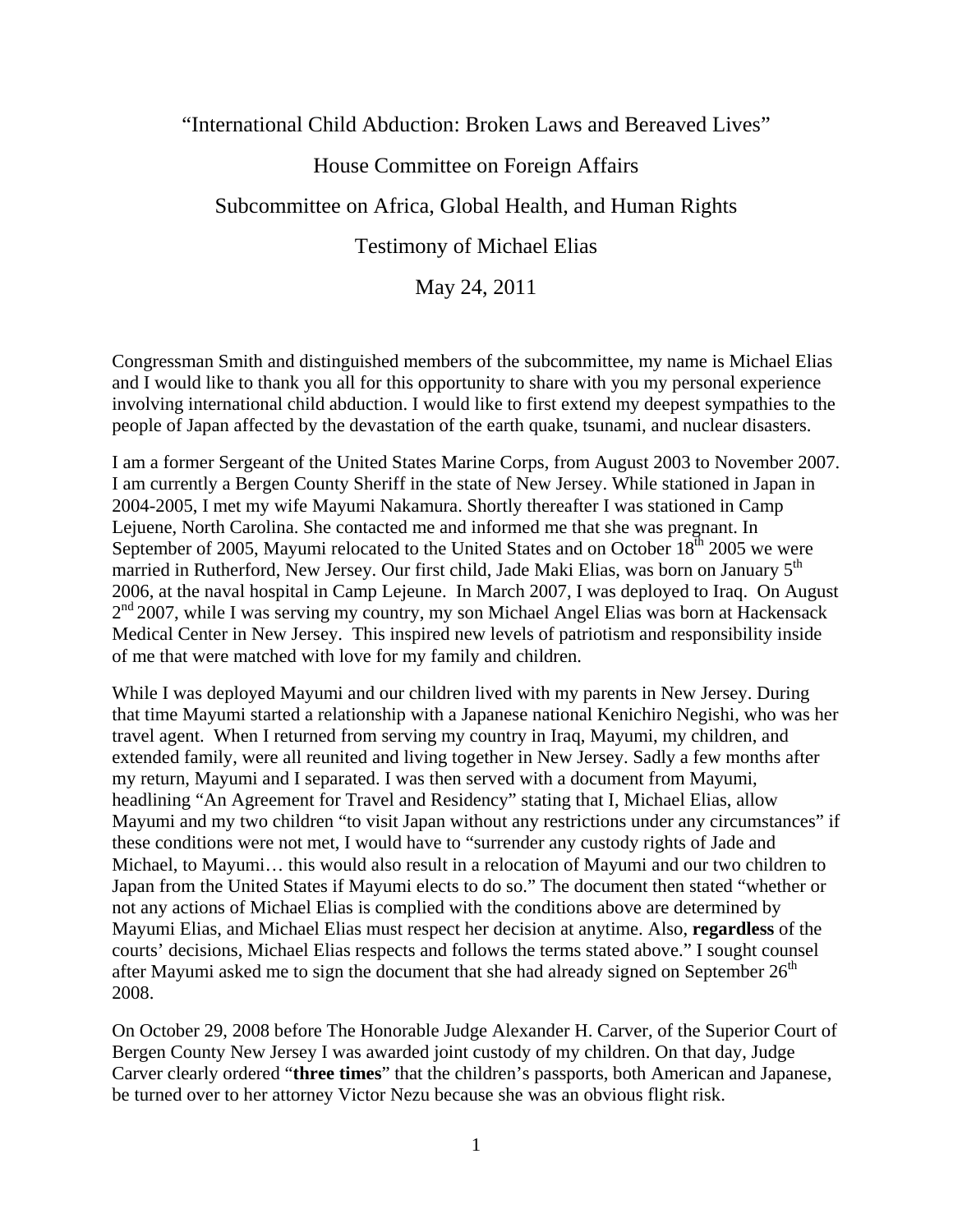I did everything I could to ensure the safety and well being of my children. I felt confident and had every reasonable expectation in our legal system, with the ruling of Judge Carver and the strength of the United States Government, that my American born children would be protected from being kidnapped to Japan.

#### I was wrong.

Mayumi was an employee of the Japanese Consulate in New York City issuing visas and passports. She used her position at the Consulate as a tool to carefully collaborate the abduction of our children. Mayumi had replacement passports issued at the Japanese Consulate in Chicago, where she and her boyfriend Kenechiro exited the country through Chicago's O'Hare airport. They carried out the abduction of our children on Japanese Airline, flight number 9, bound for Tokyo Narita airport in Japan on December 6 2008. I still have in my possession their original passports. My family and I are horrified and sickened by Mayumi's actions. We have repeatedly attempted to contact the Japanese consulate in New York, Chicago and Washington DC and continue to receive no cooperation what so ever.

Shortly after she had arrived in Japan, I was contacted by Mayumi. She had unilaterally decided that she would raise the children in Japan. When explaining to her that she had kidnapped our children, she maintained that, I quote, "**it's not kidnapping, my country will protect me**." Thereafter I was awarded full custody of our children here in the United States. The judge also ordered the immediate return of the children to the United States from Japan by means of "The Hague Convention". Unfortunately, the judge was unaware of Japan **not** being a signatory of the treaty and Japans lack of accession, something that Mayumi seemingly understood.

To date, no child has ever been returned by the Japanese Government. According to the State Departments statistics, there are 321 documented cases of abduction from the U.S. to Japan alone. If we include numbers of American children abducted while living in Japan, statistics would be significantly higher. It is no doubt that these heinous crimes will continue and at the time of our next State Department meeting, these figures will have risen as more children will continue to be unwillingly and unlawfully abducted.

Since the abduction I have pleaded with Mayumi to return our children back to the United States assuring her that there were no criminal charges pending in fear that she will not return under those conditions. On January 5<sup>th</sup> 2010, I was granted the privilege to see my children via Skype. It was my daughter's 4<sup>th</sup> birthday. Although it was very hard to see my children through a monitor, it was very satisfying to see them so happy to see me. My daughter, Jade, looked at her mother in heartache and said to her ever so softly something in Japanese. When I asked Mayumi what Jade had said, she replied "she wants to be with you" the monitor immediately went black and that was last time I ever saw my daughters face.

February of this year, my parents flew to Japan. With the assistance of the United States Embassy in Tokyo, Congressman Smith, and my attorney Patricia Apy they tried to contact Mayumi to ask if they could visit their grandchildren. After countless emails and phone calls were ignored, the US Embassy was able to reach Mayumi and she denied any access for my parents. She also told the Embassy she will not be accepting any of their calls. Needless to say, my parents were devastated, but not shocked.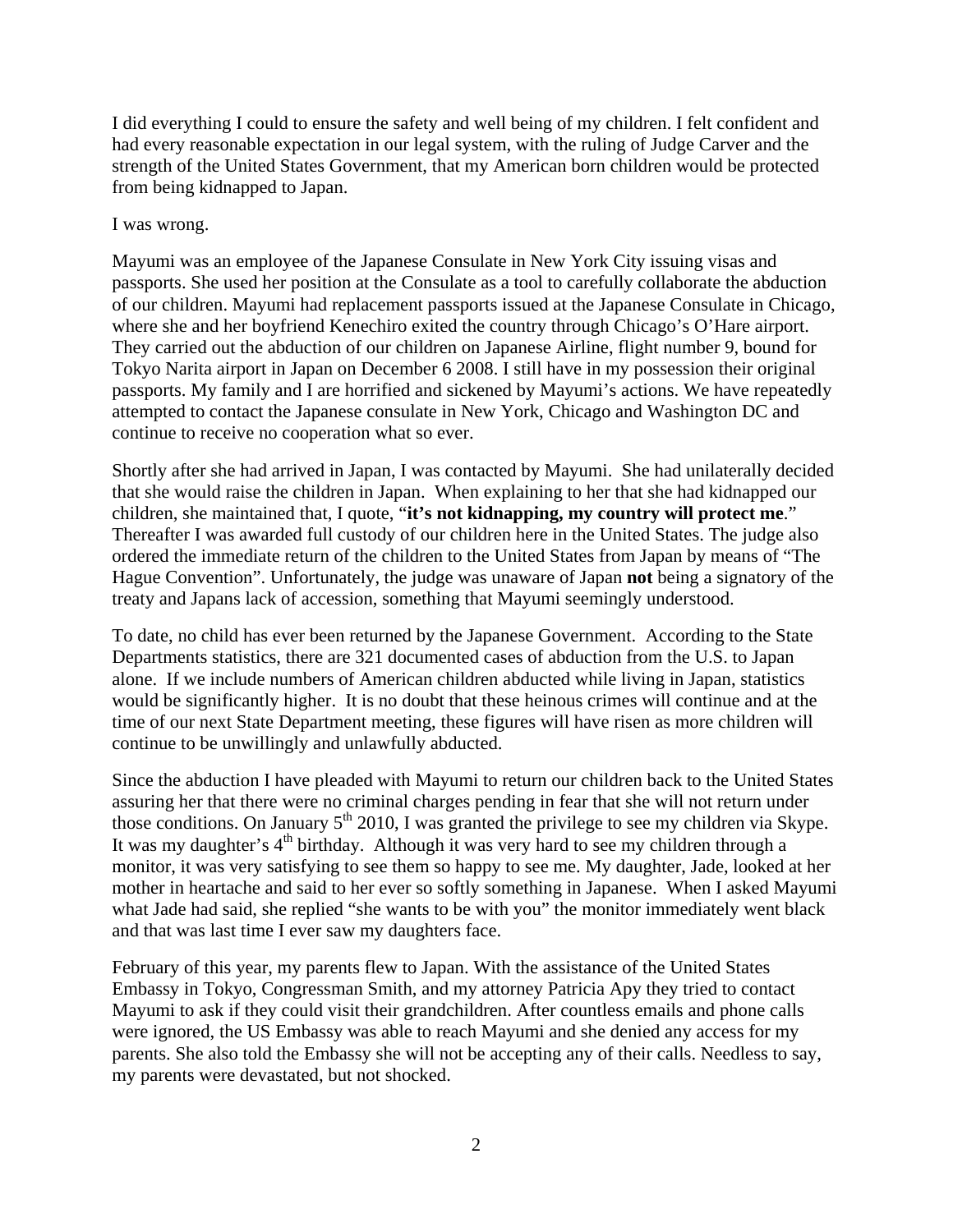The sense of longing for my children can be completely unbearable and crippling at times. It does not get better with time; it only grows deeper and deeper, along with the sense of hopelessness. As a father who no longer has his children to hold in his arms I cannot deal with the sorrow so I try my best to stay strong and keep fighting for their return. All my hopes and dreams for their future now lie in the hands of others. I am begging our Government to help not only my family, but **hundreds** of other heartbroken families as well, to **demand** the return of our American children who are being held in Japan and in most cases **never seen or heard from again**. This goes against everything we stand for as Americans and especially for our children's lives and wellbeing. This is not just a family issue or an International issue; this is a **Human Rights issue**. Our children are too young to speak for themselves. I am expecting our Government to be their voice.

In conclusion, I would like to read the names of the following American children abducted to and/or wrongfully retained in Japan who are unaccounted for since the earthquake/tsunami and the ongoing nuclear disaster.

Kianna Berg Gunnar Berg Keisuke Collins Michiru Donaldson Kai Endo David Gesselman Joshua Gesselman Ayako Lucy Greenberg Shanon Yuda Ishida Riki Ishida Ricky Kephart Noelle Kephart Mary Victoria Lake Yuuki McCoy "Mochi" Atomu Imoto Morehouse Rui Prager Rion Suzuki Tiana Weed Takoda Weed Kaya Wong